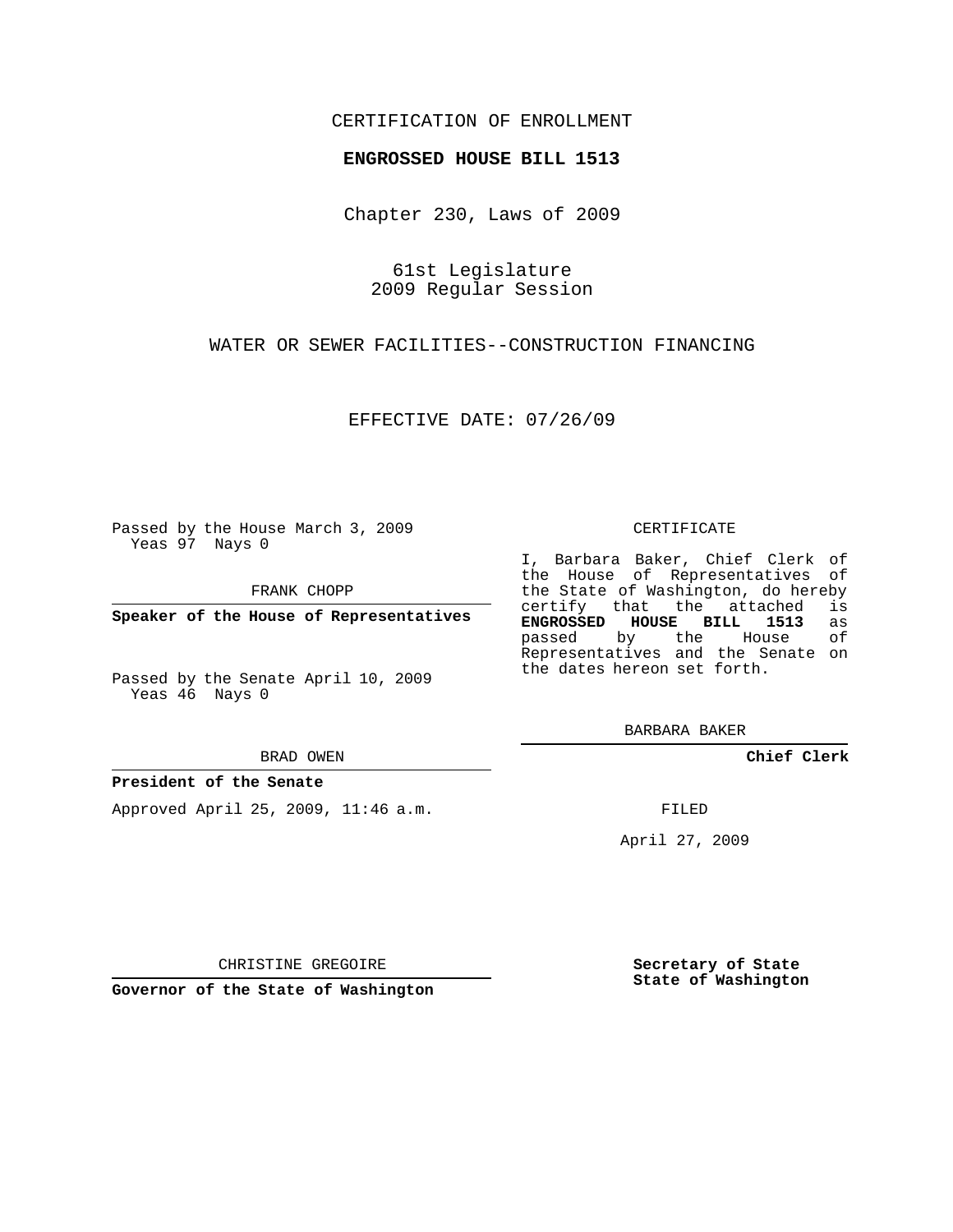# **ENGROSSED HOUSE BILL 1513** \_\_\_\_\_\_\_\_\_\_\_\_\_\_\_\_\_\_\_\_\_\_\_\_\_\_\_\_\_\_\_\_\_\_\_\_\_\_\_\_\_\_\_\_\_

\_\_\_\_\_\_\_\_\_\_\_\_\_\_\_\_\_\_\_\_\_\_\_\_\_\_\_\_\_\_\_\_\_\_\_\_\_\_\_\_\_\_\_\_\_

Passed Legislature - 2009 Regular Session

# **State of Washington 61st Legislature 2009 Regular Session**

**By** Representative Haler

Read first time 01/22/09. Referred to Committee on Local Government & Housing.

 AN ACT Relating to municipal participation in financing the construction of water or sewer facilities; and amending RCW 35.91.020.

BE IT ENACTED BY THE LEGISLATURE OF THE STATE OF WASHINGTON:

 **Sec. 1.** RCW 35.91.020 and 2006 c 88 s 2 are each amended to read as follows:

 (1)(a) Except as provided under subsection (2) of this section, the governing body of any city, town, county, water-sewer district, or drainage district, hereinafter referred to as a "municipality" may contract with owners of real estate for the construction of storm, sanitary, or combination sewers, pumping stations, and disposal plants, water mains, hydrants, reservoirs, or appurtenances, hereinafter called "water or sewer facilities," within their boundaries or (except for counties) within ten miles from their corporate limits connecting with the public water or sewerage system to serve the area in which the real estate of such owners is located, and to provide for a period of not to exceed fifteen years for the reimbursement of such owners and their assigns by any owner of real estate who did not contribute to the original cost of such water or sewer facilities and who subsequently tap onto or use the same of a fair pro rata share of the cost of the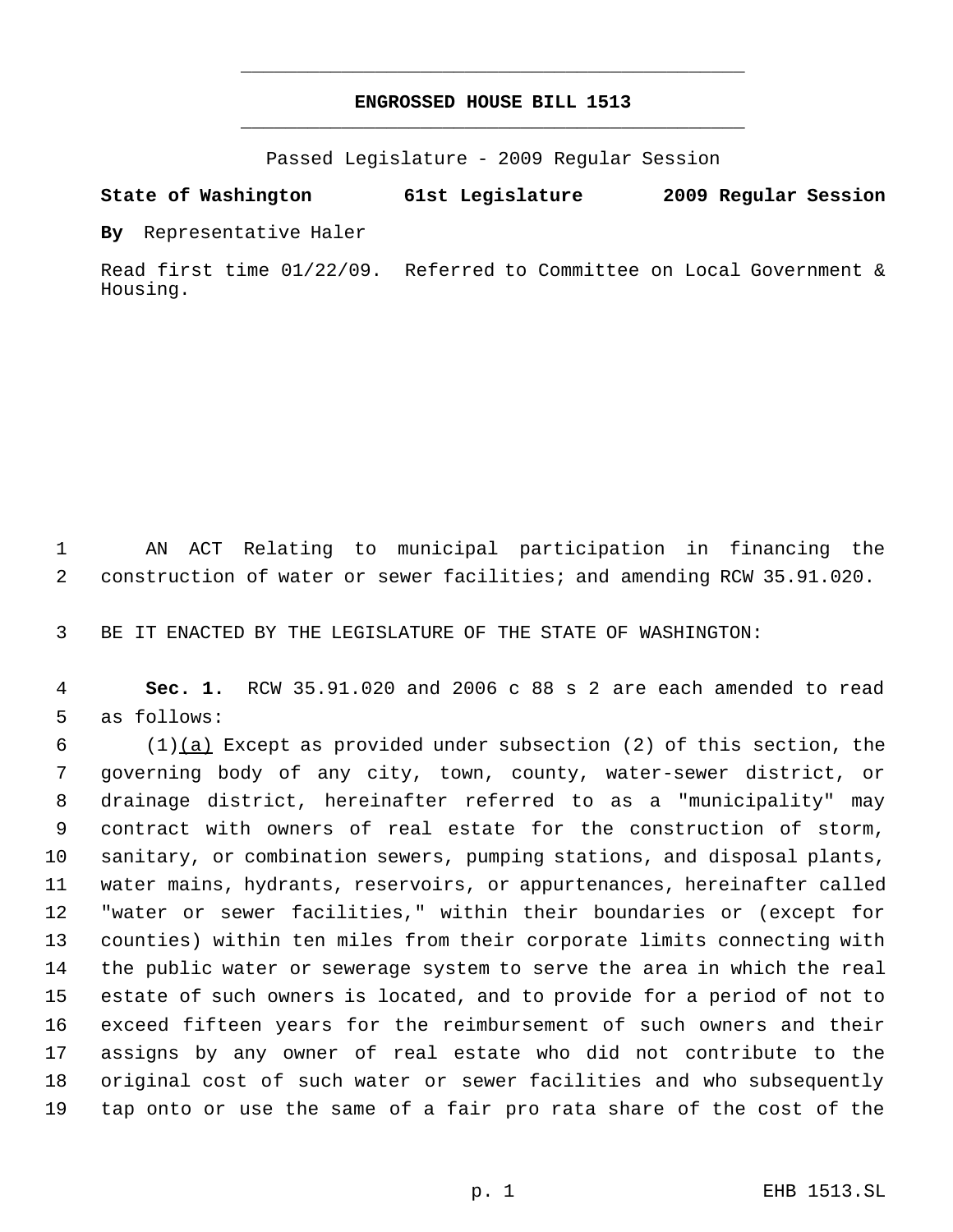construction of said water or sewer facilities, including not only those directly connected thereto, but also users connected to laterals or branches connecting thereto, subject to such reasonable rules and regulations as the governing body of such municipality may provide or contract, and notwithstanding the provisions of any other law.

 (b) If authorized by ordinance or contract, a municipality may participate in financing the development of water or sewer facilities development projects authorized by, and in accordance with, (a) of this 9 subsection. Unless otherwise provided by ordinance or contract:

 (i) Municipalities that contribute to the financing of water or 11 sewer facilities projects under this section have the same rights to 12 reimbursement as owners of real estate who make contributions as 13 authorized under this section; and

 (ii) If the projects are jointly financed by a combination of 15 municipal funding and private funding by real estate owners, the amount 16 of reimbursement received by each participant in the financing must be a pro rata share.

 (c) A municipality seeking reimbursement from an owner of real estate under this section is limited to the dollar amount authorized 20 under this chapter and may not collect any additional reimbursement, 21 assessment, charge, or fee for the infrastructure or facilities that 22 were constructed under the applicable ordinance, contract, or 23 agreement. This does not prevent the collection of amounts for services or infrastructure that are additional expenditures not subject to such ordinance, contract, or agreement.

 (2)(a) The contract may provide for an extension of the fifteen-year reimbursement period for a time not to exceed the duration of any moratorium, phasing ordinance, concurrency designation, or other governmental action that prevents making applications for, or the approval of, any new development within the benefit area for a period of six months or more.

 (b) Upon the extension of the reimbursement period pursuant to (a) of this subsection, the contract must specify the duration of the contract extension and must be filed and recorded with the county auditor. Property owners who are subject to the reimbursement obligations under subsection (1) of this section shall be notified by the contracting municipality of the extension filed under this subsection.